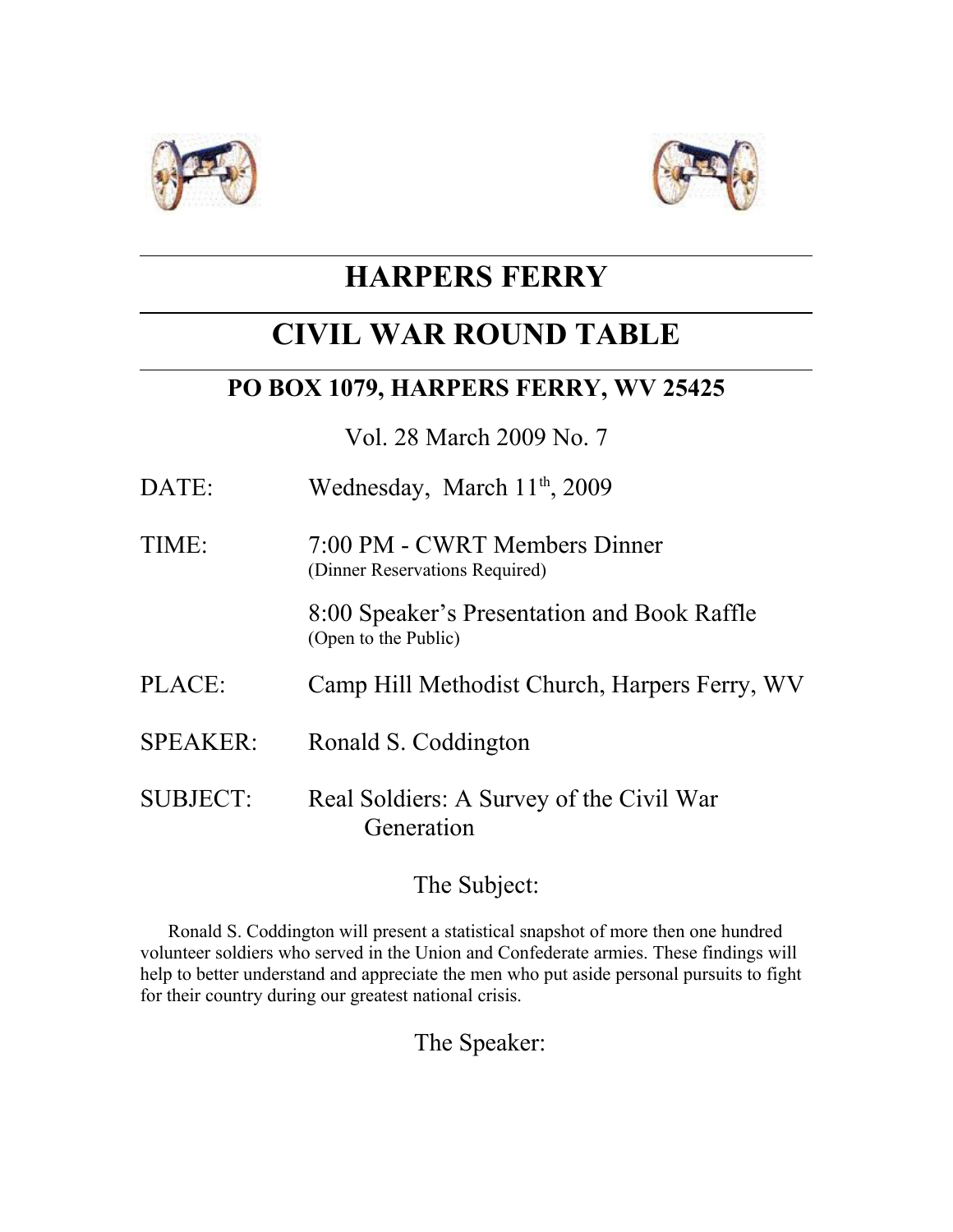While other kids in his Middlesex, New Jersey neighborhood were collecting baseball cards, fourteen-year-old Ron Coddington was browsing flea markets looking for old photographs. Little did he realize after he purchased his first photo in 1977 that collecting historic images would become a lifelong pursuit. He originally collected various formats of vernacular photography dating from the 1840s to the 1890s. Over time, he focused his collection on Civil War era cartes de visite, a paper format popular during the 1860s. In 2001, he began writing Faces of War, a regular column in the Civil War News. Each month, Ron profiles a soldier, each illustrated with an original, wartime carte de visite photograph. His subjects are enlisted men and non-commissioned officers, and officers below the rank of colonel. Ron believes that appreciating the role of the volunteer soldier is key to understanding America's greatest conflict. He writes, "The history of the Civil War is the stories of its soldiers."

A collection of these columns became part of Ron's first book, Faces of the Civil War: An Album of Union Soldiers and Their Stories (The Johns Hopkins University Press, 2004). A companion volume, Faces of the Confederacy: An Album of Southern Soldiers and Their Stories, also published by Johns Hopkins, was published in 2008. Ron has participated as a speaker at numerous Civil War-related events, and at meetings for round tables and other organizations.

A 1985 graduate of the University of Georgia, Ron lives in Arlington, Virginia, with his wife, Anne, and pugs Missy and Bella. He is currently the art director of *USA TODAY*.

#### THE MEAL

 A family-style meal will be served at 7:00 PM prior to the program. The cost of the meal is \$15.00 per person. Reservations for the meal **must be phoned in no later than Sunday**, **March 8th**, to Allison Alsdorf, at 304-535-2101 or you can e-mail her at [alsdorf@comcast.net](mailto:alsdorf@comcast.net)

#### Civil War Heroine Mrs. Bridget "Irish Biddy" Divers

 The Heroines of the Great War for the Union, like its heroes, have come from every class of society, and represent every grade in our social scale. Ladies of the highest refinement and social polish have left homes of luxury, and devoted themselves, week after week, and month after month, to daily labor and nightly vigils in the wards of great hospitals. No less praiseworthy and admirable have been the devotion and self-sacrifice of those who were born in less favored circles, and brought with them to the work, if not the elegance of the boudoir, the hearty good will, the vigorous sense, and the unwearied industry of the laboring class.

 If the antecedents and manners of Bridget Divers, whom Sheridan's men commonly knew as "Irish Biddy," were not those of what the world calls "a lady," she proved herself possessed of the heart of a true, brave, loyal, and unselfish woman, who devoted herself, from the beginning to the end of the war, to the good of the soldier, with such uncalculating generosity, that she deserves and enjoys the grateful remembrance and the unfeigned respect of every patriot who saw anything of her admirable labor.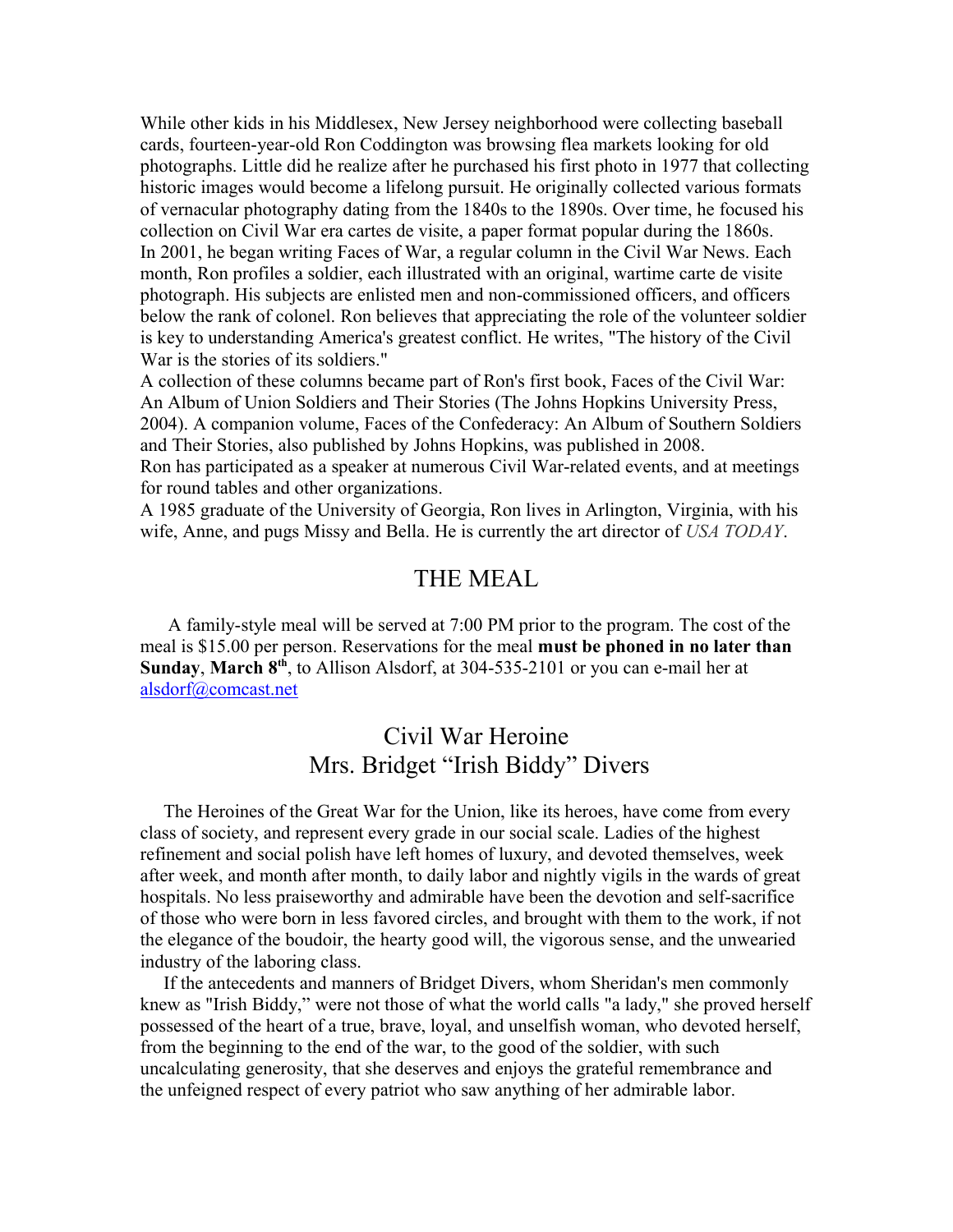In the commencement of the war, she went out with the First Michigan cavalry, and through the war continued to act with and for that organization. But as she became familiar with the army, and well known in it, she extended her labors so as to reach the wants of the brigade, and even the division to which the First Michigan belonged. She knew every man in the regiment, and could speak of his character, his wants, his sufferings, and the facts of his military record. Her care and kindness extended to the moral and religious wants, as well as the health, of the men of her regiment, as she always called it. In the absence of the chaplain she came to the Christian Commission for books and papers for the men, saying that she was the acting chaplain, and appearing to take a very deep interest in the moral and religious well-being of them all. It made no difference to her in what capacity she acted, or what she did, so be it was necessary for the good of the men.

Acting now as vivandière or daughter of the regiment, now as nurse, hospital steward, ward master, and some times as surgeon, she was invaluable in each capacity. From her long experience with wounds and disease, her judgment came to be excellent, and her practical skill equal often to that of a physician. In drawing various supplies from the Sanitary and Christian Commission she showed good judgment, and knew just what the men really wanted, never encouraging waste or recklessness in distribution, while she was really very kind and tender-hearted. Her whole soul was in the work of aiding and sustaining the soldier. No day was too stormy or too cold to check her in an errand of mercy. She overcame all obstacles, and battled successfully with all sorts of rebuffs and discouragements in the prosecution of her duties.

When the Christian Commission received letters from home, which was very frequently the case, inquiring for a soldier, if the man was believed to be even in the division to which she was attached, Bridget was the first person to whom application was made. If it was in "her brigade," as she called it, she could tell all about him. If in the division, she was more likely to know than the commanding officer or the adjutant, and could generally give all the desired information. Her memory of names and places was truly wonderful.

When the brigade was in active service she was with it in the field, and shared all its dangers. She was a fearless and skilful rider, and as brave as the bravest under fire. In actual battle she had two or three horses killed under her, and in the course of the war lost eight or ten in various ways.

In the battle of Cedar Creek she found herself at one time cut off and surrounded by the enemy, but managed, by an adroit movement, to escape capture.

As to making something out of the war, she was utterly indifferent to that. At one time a purse of some three hundred dollars was made up and presented to her; but in a few weeks the most of it was gone, having been expended in various purchases for the comfort of her boys. Any money given to her was sure to find its way back again into the regiment, as she would expend it for the benefit of some sick, or wounded, or unfortunate man, or for the purchase of hospital supplies.

Her personal appearance was not prepossessing or attractive. Sleeping on the ground like a soldier, and enduring hard ships like the rest, her face became browned by exposure, and her figure grew athletic by constant exercise and life in the open air. But the heart that beat under her plain cassock was as full of womanly tenderness as that of any